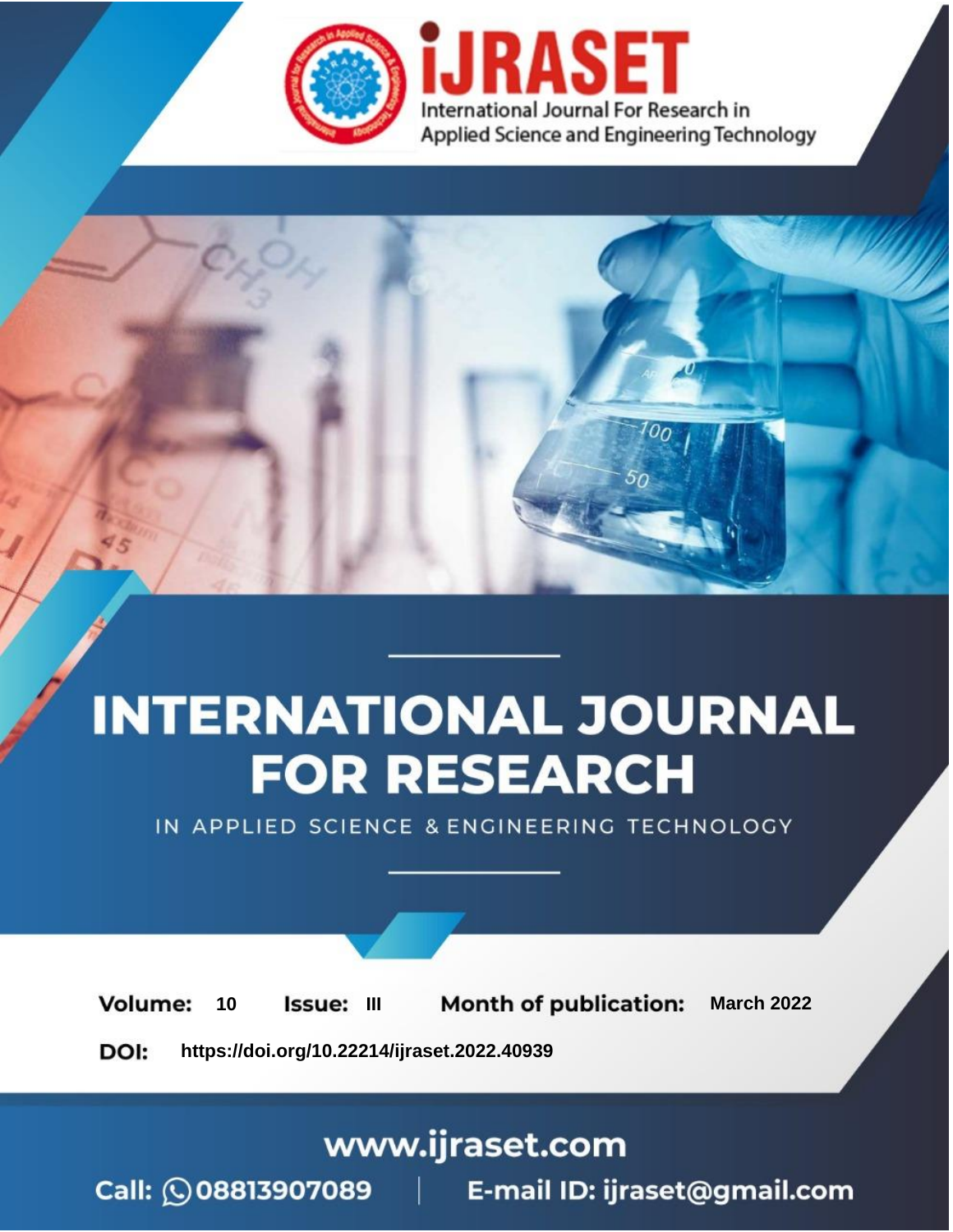

International Journal for Research in Applied Science & Engineering Technology (IJRASET**)**  *ISSN: 2321-9653; IC Value: 45.98; SJ Impact Factor: 7.538 Volume 10 Issue III Mar 2022- Available at www.ijraset.com*

### **Data Entry Using Speech Recognition**

Suhasini Konar<sup>1</sup>, Ishita Bhargava<sup>2</sup>, Anushika Balamurugan<sup>3</sup>, Aakanksha Bhatt<sup>4</sup>, Urvashi Patkar<sup>5</sup> *1, 2, 3, 4, 5CE Department, SIES Graduate School of Technology, Navi Mumbai, India*

*Abstract: The domain of data entry has been untouched in terms of changes in its system. The process of entering huge amounts of data still seems daunting to many. Hence to make this process easier we propose this project where we will use two modules to convert raw data into excel format. In the first module, we will be converting from speech to text and then saving the output in excel format. In the second module, we will be converting the pdf file to excel format. The format chosen is excel and not other text-based alternatives as it allows the user to perform analysis tasks on important data tables and also make use of any prediction or analytical algorithms. With the help of python, this project uses the user's speech input to give accurate text output.*

#### **I. INTRODUCTION**

Speech to text is a useful feature in the data entry domain. Data management in spreadsheets can be a tedious task, and in a world where the evolution of technology has forced things to change the way they function, it is important to stay up to date with the changes. Generally, data collection, entry, and validation are typically time-consuming tasks that require multiple people to complete. Devoting more time to this also reduces an organization's manpower and in turn, may reduce the quality of the output. Data entry should be the job of a person and hence the process too should be designed according to an individual.

Speech-to-text modules have been incorporated into many other domains before this. Even some recent instances of software use the user's speech input and convert its data to make better use of it. For example, AI assistants like Google Assistant and Siri use the speech-to-text module prominently. So the obvious and logical upgrade to the existing system of data entry would be the incorporation of speech to text. Instead of writing each and every data in single cells, or remembering big and difficult formulas, a speech to excel system for data entry will allow you save your time and also increase the speed of your work. It will also convert the text format data into extracted excel formatted file for further processing and ease of work.

#### **II. NEED FOR PROJECT**

The manual data entry process is a very time consuming process. The manually inputted data file can also contain human errors. Hence we come up with a system that automates this process and makes it faster and more efficient. Instead of typing on a keyboard, the user dictates the input and it is stored, extracted and converted into an excel output.

This method has a lot of advantages over typing on a keyboard because it saves time and improves accuracy. Voice recognition software is being used for data entry. The need for voice data entry is increasing as advances in technology have made it easier for people to use this method over typing on a computer keyboard. It also collects and syncs the data in real time excel. It enhances our productivity by eliminating the use of keyboards and also the manual errors that can be caused. These manual errors can be very time consuming to identify and rectify in spreadsheets. Voice data entry is one way that AI can help people keep up with large amounts of work. Some data entry jobs require the person to accept inbound calls to gather information. The user might have the need to take the name, address, email address and phone number of the caller which then will be typed into a file and then into a final excel spreadsheet that has already been maintained. Such an example depicts the long and dragging process of data entry but with speech recognition software there can be a reduction in data entry errors as well as the time consumption as this is an automated process and makes it faster adding the advantage. Another plus point is storing the data in an excel format and not any other alternative. This allows for easier processing and analyzing of the data as excel files can be easily taken as input for many data analysis and prediction algorithms or software.

#### **III. LITERATURE REVIEW**

#### *A. A Review on Methods for SPEECH-TO-TEXT and TEXT-TO-SPEECH Conversion*

Layout for development of an interactive voice response-based mailing system that enables users to manage their email accounts using audio commands only and analysis of various methods used for Speech-To-Text conversion.The algorithms used are The Hidden Markov Model with the neural network. Various methods were reviewed in the paper. The accuracy of the proposed model is pretty good and can be very useful for the visually impaired. The most suitable technique for speech to text conversion is by deploying a combination of the Hidden Markov Model with Deep Neural Network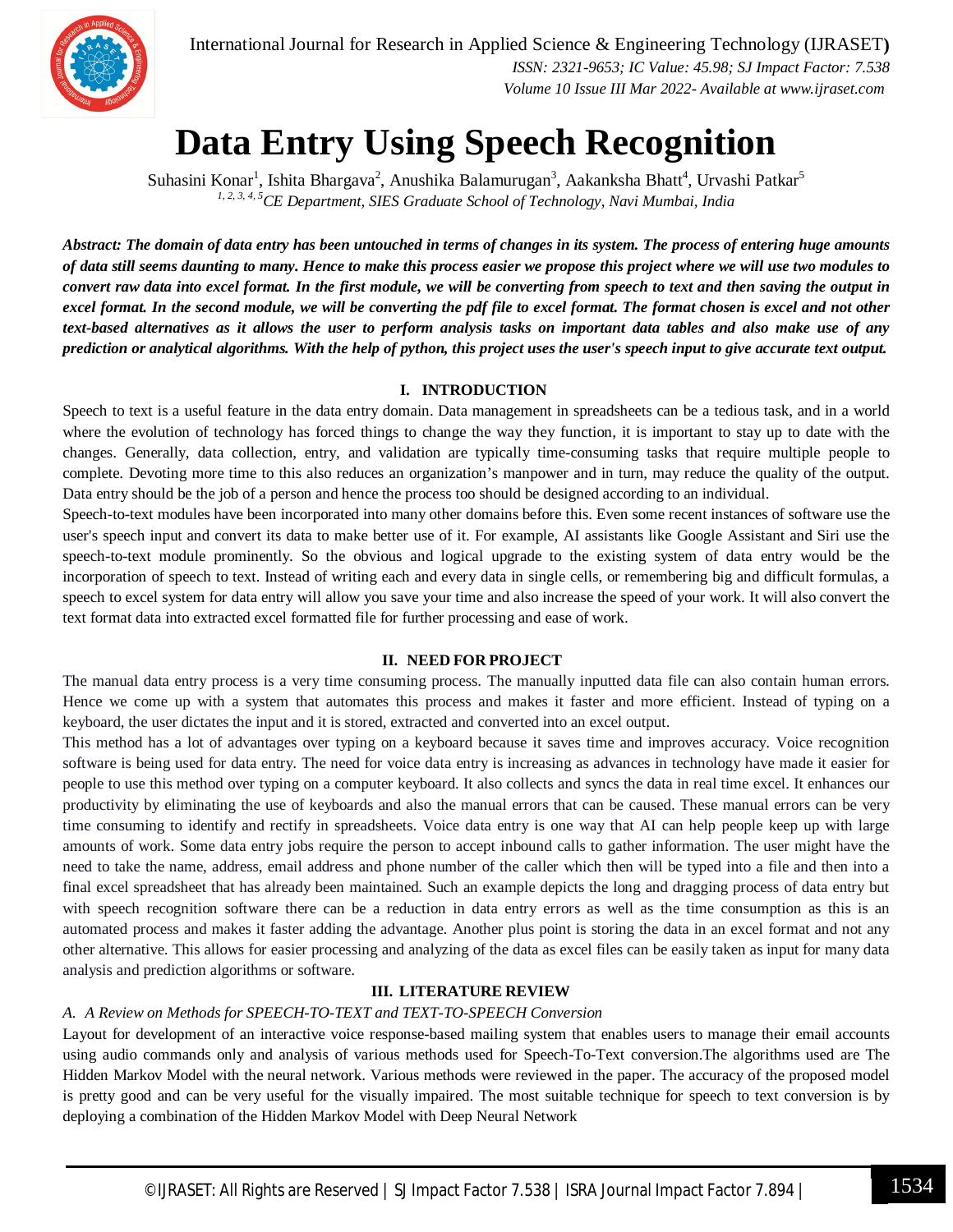

#### International Journal for Research in Applied Science & Engineering Technology (IJRASET**)**  *ISSN: 2321-9653; IC Value: 45.98; SJ Impact Factor: 7.538 Volume 10 Issue III Mar 2022- Available at www.ijraset.com*

#### *B. Direct Voice Control Speech Data Entry and Database Query Models*

They have discussed examples like 1) Sophisticated applications such as Direct Voice Input/Direct Voice Control(DVI/DVC), the personalized speech piloting system in Europe's newest military aircraft, the Eurofighter /Typhoon by EADS and 2) Business-To-Business Electronic Commerce (B2B EC).Algorithm used are MARKOV pattern matching and, more advanced, natural language stimulation techniques Speech as a result of natural language processing provides a natural, efficient and flexible means of user interaction with computers in a messaging and communication environment. Future work will extend the integration and classification techniques to the new upcoming standards around the semantic web. The classification of attribute objects supports searches for products of a certain product group. The remaining issue to be solved is the mapping of any product catalogs to the above data structure

#### *C. Free-Text Data Entry by Speech Recognition Software*

This paper evaluates speech recognition software in a unit and to assess its impact on productivity before the general implementation Algorithm that are used are advanced, natural language stimulation techniques This software compares the word recognition error rates for different text types and determined their impact The small amount of time required to enter text into the speech recognition system confirmed the idea that current speech software can recognize and record fluent, conversational, an open language without major problems.

#### *D. A Survey on Optical Character Recognition System*

This paper summarizes the research done in the field of OCR. It gives an overview of many aspects of OCR and explores relevant solutions for fixing OCR concerns. It specifies various types, applications, and major phases of OCR which can be useful while making the project. This paper goes over each stage in great detail. OCR is a multi-phase procedure that includes acquisition, preprocessing, segmentation, feature extraction, classification, and post-processing. As a future project, an efficient OCR system could be constructed using a mix of these strategies. Multilingual character recognition systems are another major field of research.

#### **IV. METHODOLOGY**

The main goal of this project is to convert speech to text for which Google API can be used and then text can be saved to an excel file.

#### **V. OBJECTIVES**

Typing for hours and completing data entry can be both time-consuming and exhausting, so the major goal of our suggested system is to make the process of manual data entry of large amounts of data easier by converting speech to text and saving it to an excel file. Additionally, the data can be converted from a pdf file to an excel file. We're working to make our system more user-friendly and reduce the amount of time and energy spent manually entering data.

#### **VI. PROPOSED SYSTEM**

Our proposed system is divided into two parts. The first module is the speech to excel conversion and the second module is the pdf to excel conversion. In the first module we have used google API and pyaudio library for speech recognition then we have converted the speech output to text. We have used the hash method for word separation and we extracted the words one after the other. We then migrate this output to a text file (i.e .txt format). This output is then converted from .txt file to .csv file (i.e to excel format). The dictated data is stored in column wise order. In the second module, we have used pdf to tables API after the conversion data elimination is done to eliminate the unnecessary raw data.



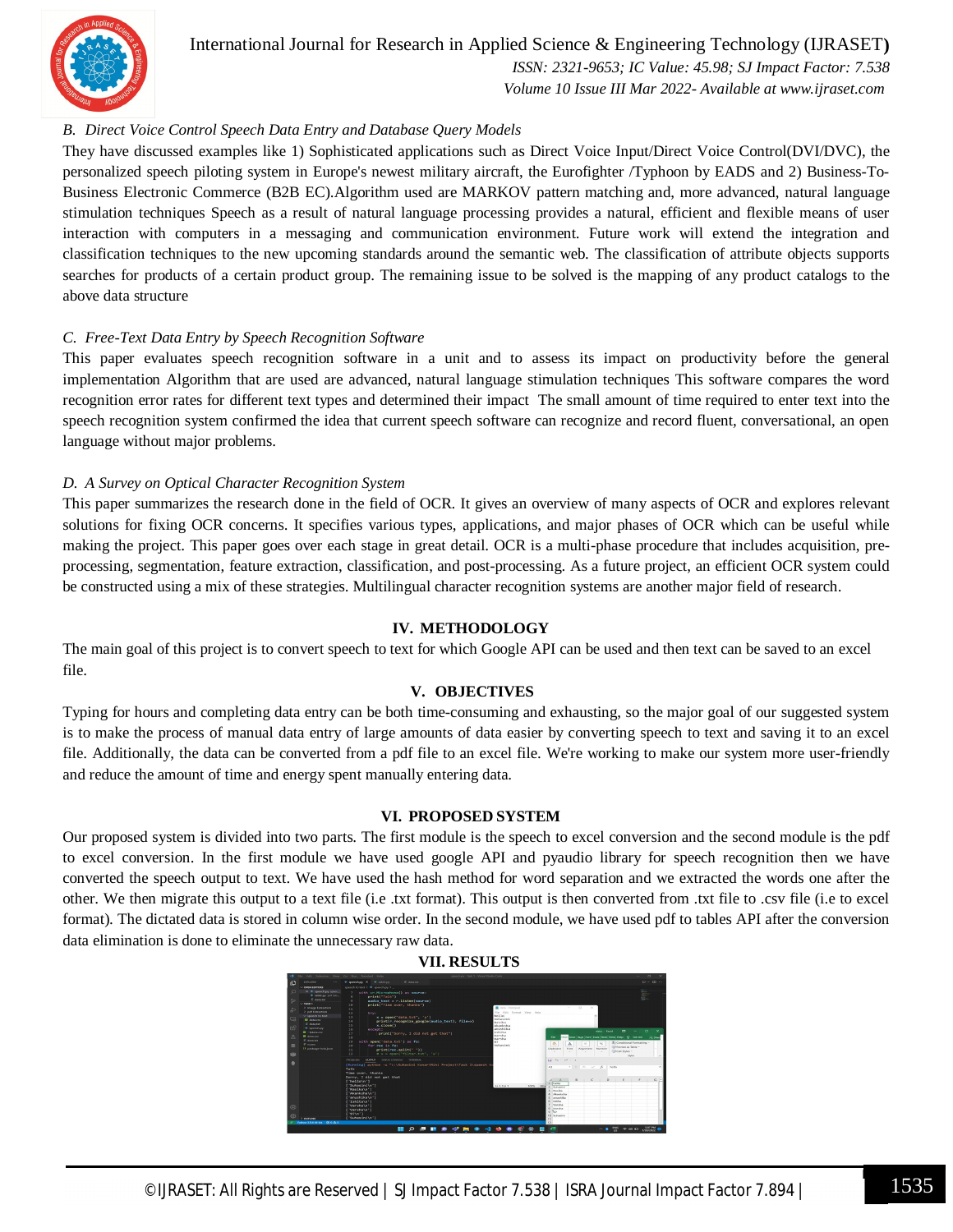

#### *A. Speech to Text Accuracy*

| Results        |         |
|----------------|---------|
| speech to text | Accurac |
| Conversion     | 75%     |

Fig. 1.Speech to excel conversion accuracy table

Figure Labels: Speech to text and then converted excel formatted output results with accuracy has been given in the above table.

#### **VIII.LIMITATIONS**

#### *A. Misinterpretation*

Programs cannot understand the context of language the way that humans can, leading to errors that are often due to misinterpretation. For example, it cannot always differentiate between homonyms, such as "their" and "there." It may also have problems with slang, technical words, and acronyms

#### *B. Background Noise Interference*

To get the best out of voice recognition software, you need a quiet environment. Systems don't work so well if there is a lot of background noise. They may not be able to differentiate between your speech, other people talking and other ambient noise, leading to transcription mix-ups and errors. Wearing close-talking microphones or noise-canceling headsets can help the system focus on your speech.

#### **IX. FUTURE SCOPE**

We are planning to integrate our above explained modules into Tkinter. We are also planning to include screenshot image(i.e png format) conversion into excel i.e csv formatted file.

#### **X. ACKNOWLEDGMENT**

We thank Mrs. Urvashi Patkar (SIES Graduate School of Technology) for guiding us throughout the project and also helping us with achieving the objectives of project easily.

#### **REFERENCES**

- [1] Kothadiya, Deep & Pise, Nitin & Bedekar, Mangesh. (2020). Different Methods Review for Speech to Text and Text to Speech Conversion. International Journal of Computer Applications. 175. 9-12. 10.5120/ijca2020920727.
- [2] U. H. Langanke, "Direct Voice Control Speech Data Entry and Database Query Models," 2007 International Symposium on Logistics and Industrial Informatics, 2007, pp. 111-115, doi: 10.1109/LINDI.2007.4343522.
- [3] A Survey on Optical Character Recognition System Noman Islam, Zeeshan Islam, Nazia Noor : https://arxiv.org/pdf/1710.05703
- [4] Ilgner J, Düwel P, Westhofen M. Free-text data entry by speech recognition software and its impact on clinical routine. Ear Nose Throat J. 2006 Aug;85(8):523-7. PMID: 16999060.